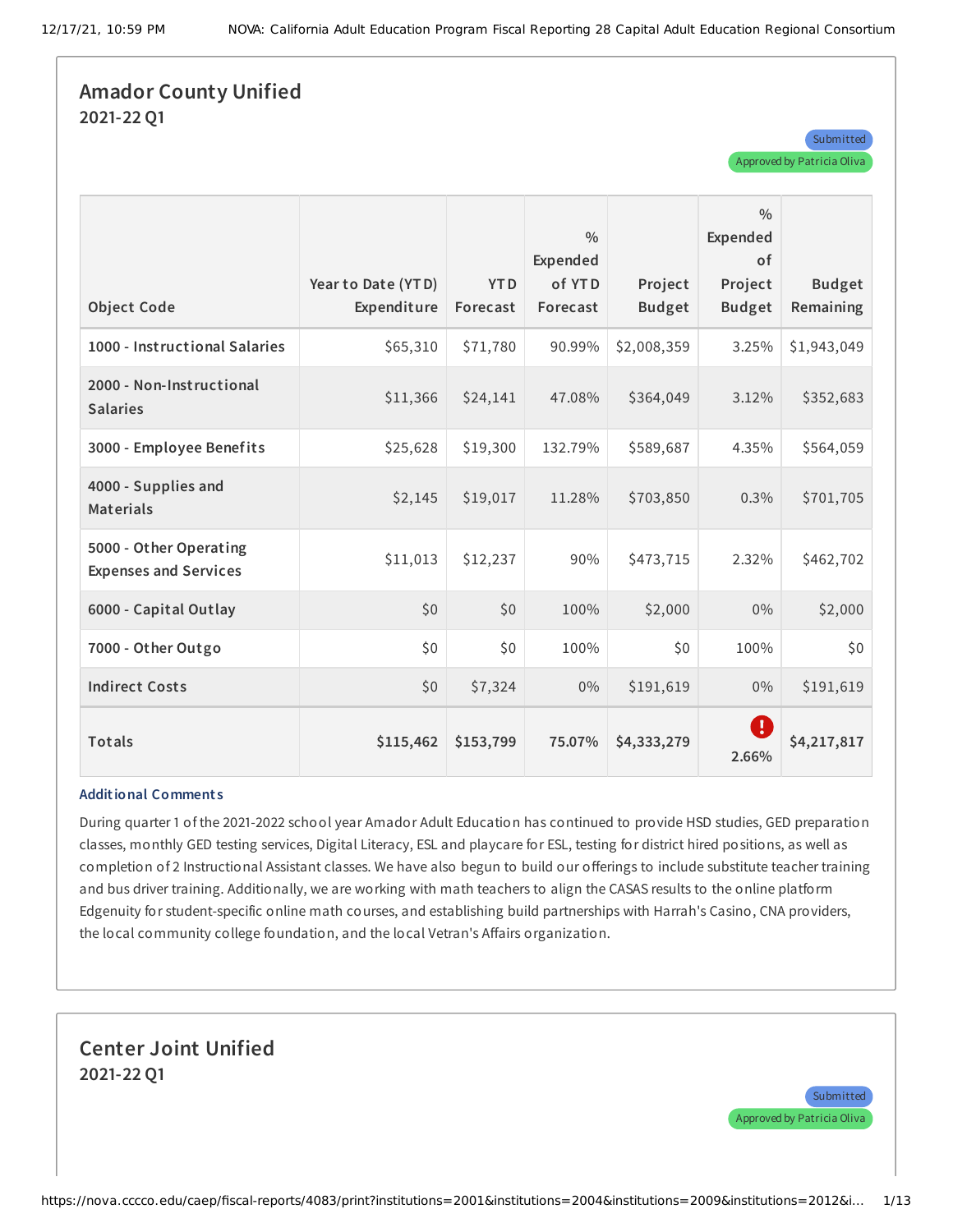|                                                        |                                   |                        | $\frac{0}{0}$<br>Expended |                          | 0/0<br>Expended<br>0f    |                            |
|--------------------------------------------------------|-----------------------------------|------------------------|---------------------------|--------------------------|--------------------------|----------------------------|
| <b>Object Code</b>                                     | Year to Date (YTD)<br>Expenditure | <b>YTD</b><br>Forecast | of YTD<br>Forecast        | Project<br><b>Budget</b> | Project<br><b>Budget</b> | <b>Budget</b><br>Remaining |
| 1000 - Instructional Salaries                          | \$26,729                          | \$26,250               | 101.82%                   | \$813,836                | 3.28%                    | \$787,107                  |
| 2000 - Non-Instructional<br><b>Salaries</b>            | \$7,748                           | \$4,800                | 161.42%                   | \$154,559                | 5.01%                    | \$146,811                  |
| 3000 - Employee Benefits                               | \$8,132                           | \$7,500                | 108.43%                   | \$241,068                | 3.37%                    | \$232,936                  |
| 4000 - Supplies and<br><b>Materials</b>                | \$22                              | \$10,185               | 0.22%                     | \$193,172                | 0.01%                    | \$193,150                  |
| 5000 - Other Operating<br><b>Expenses and Services</b> | \$1,801                           | \$4,370                | 41.21%                    | \$110,655                | 1.63%                    | \$108,854                  |
| 6000 - Capital Outlay                                  | \$0                               | \$0                    | 100%                      | \$0                      | 100%                     | \$0                        |
| 7000 - Other Outgo                                     | \$0                               | \$0                    | 100%                      | \$0                      | 100%                     | \$0                        |
| <b>Indirect Costs</b>                                  | \$0                               | \$2,655                | $0\%$                     | \$61,895                 | $0\%$                    | \$61,895                   |
| <b>Totals</b>                                          | \$44,432                          | \$55,760               | 79.68%                    | \$1,575,185              | Ø<br>2.82%               | \$1,530,753                |

For the 2021-2022 school year, Adult Ed funds continue to support our program (3 ESL classes, 1 GED Test Preparation/High School Diploma Completion class, and 1 Para-Educator Training class). During the 1st quarter, funds were primarily spent on payroll. We have returned to in-person learning mode with all instruction taking place in the classrooms. We follow CDPH and Sacramento County guidelines regarding masking. Our office is open with mask requirements and plexiglass barriers to ensure the safety of the public and our office staff. Our registration forms are available in electronic form on our website and in our office.

# **Davis Joint Unified 2021-22 Q1**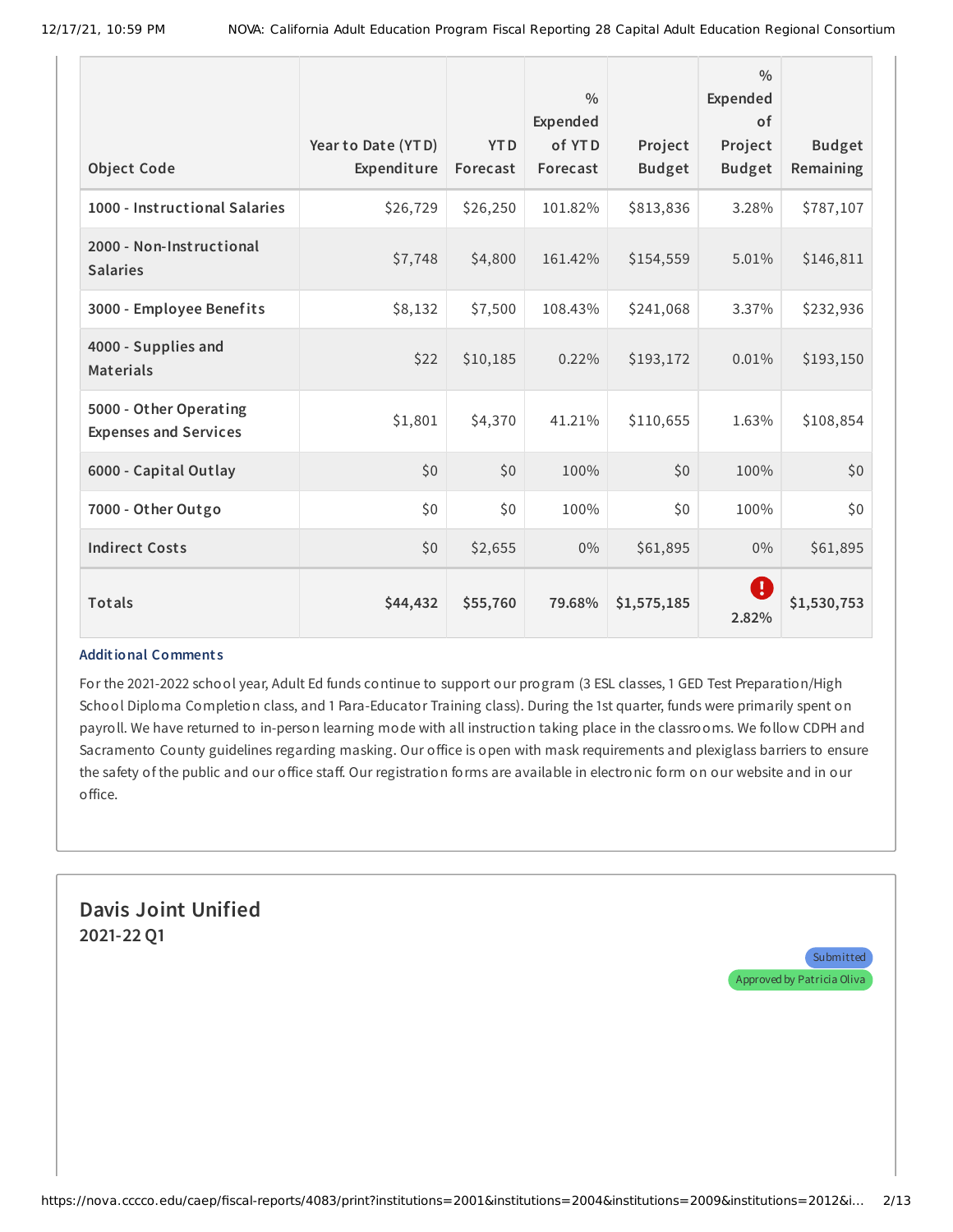| <b>Object Code</b>                                     | Year to Date (YTD)<br>Expenditure | <b>YTD</b><br>Forecast | $\frac{0}{0}$<br><b>Expended</b><br>of YTD<br>Forecast | Project<br><b>Budget</b> | $\frac{0}{0}$<br>Expended<br><b>of</b><br>Project<br><b>Budget</b> | <b>Budget</b><br>Remaining |
|--------------------------------------------------------|-----------------------------------|------------------------|--------------------------------------------------------|--------------------------|--------------------------------------------------------------------|----------------------------|
| 1000 - Instructional Salaries                          | \$30,235                          | \$42,000               | 71.99%                                                 | \$943,733                | 3.2%                                                               | \$913,498                  |
| 2000 - Non-Instructional<br><b>Salaries</b>            | \$15,252                          | \$20,000               | 76.26%                                                 | \$431,798                | 3.53%                                                              | \$416,546                  |
| 3000 - Employee Benefits                               | \$14,841                          | \$17,710               | 83.8%                                                  | \$361,640                | 4.1%                                                               | \$346,799                  |
| 4000 - Supplies and<br><b>Materials</b>                | \$270                             | \$9,066                | 2.98%                                                  | \$273,672                | 0.1%                                                               | \$273,402                  |
| 5000 - Other Operating<br><b>Expenses and Services</b> | \$1,215                           | \$8,800                | 13.81%                                                 | \$248,956                | 0.49%                                                              | \$247,741                  |
| 6000 - Capital Outlay                                  | \$0                               | \$0                    | 100%                                                   | \$0                      | 100%                                                               | \$0                        |
| 7000 - Other Outgo                                     | \$0                               | \$4,879                | $0\%$                                                  | \$24,394                 | 0%                                                                 | \$24,394                   |
| <b>Indirect Costs</b>                                  | \$0                               | \$0                    | 100%                                                   | \$91,698                 | 0%                                                                 | \$91,698                   |
| <b>Totals</b>                                          | \$61,813                          | \$102,455              | 60.33%                                                 | \$2,375,891              | $\bigcup_{2.6\%}$                                                  | \$2,314,078                |

Completed one cohort of Nursing Assistant (end of July) Provided classes in High School DIploma, ESL, and Workforce Preparation including testing and orientation for these classes. Worked on accreditation activities for the upcoming WASC visit in early December.

# **El Dorado Co.Office of Education 2021-22 Q1**

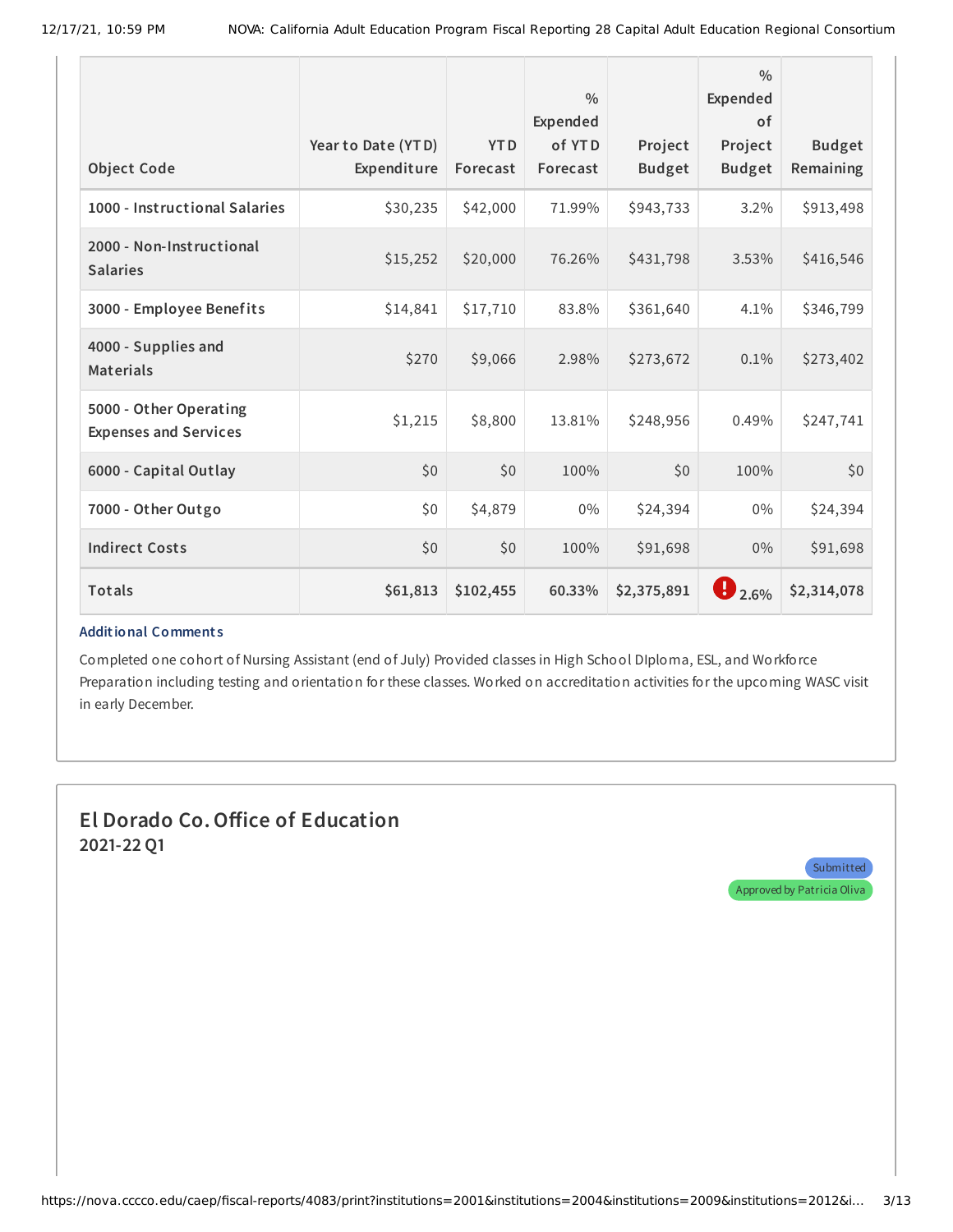| <b>Object Code</b>                                     | Year to Date (YTD)<br>Expenditure | <b>YTD</b><br>Forecast | $\frac{0}{0}$<br>Expended<br>of YTD<br>Forecast | Project<br><b>Budget</b> | $\frac{0}{0}$<br>Expended<br>of<br>Project<br><b>Budget</b> | <b>Budget</b><br>Remaining |
|--------------------------------------------------------|-----------------------------------|------------------------|-------------------------------------------------|--------------------------|-------------------------------------------------------------|----------------------------|
| 1000 - Instructional Salaries                          | \$19,470                          | \$15,924               | 122.27%                                         | \$492,719                | 3.95%                                                       | \$473,249                  |
| 2000 - Non-Instructional<br><b>Salaries</b>            | \$6,209                           | \$2,772                | 224.01%                                         | \$208,424                | 2.98%                                                       | \$202,215                  |
| 3000 - Employee Benefits                               | \$7,720                           | \$6,161                | 125.3%                                          | \$207,433                | 3.72%                                                       | \$199,713                  |
| 4000 - Supplies and<br><b>Materials</b>                | \$0                               | \$90                   | $0\%$                                           | \$23,870                 | $0\%$                                                       | \$23,870                   |
| 5000 - Other Operating<br><b>Expenses and Services</b> | \$598                             | \$5,605                | 10.67%                                          | \$206,361                | 0.29%                                                       | \$205,763                  |
| 6000 - Capital Outlay                                  | \$0                               | \$0                    | 100%                                            | \$0                      | 100%                                                        | \$0                        |
| 7000 - Other Outgo                                     | \$0                               | \$0                    | 100%                                            | \$0                      | 100%                                                        | \$0                        |
| <b>Indirect Costs</b>                                  | \$1,700                           | \$1,528                | 111.29%                                         | \$64,208                 | 2.65%                                                       | \$62,508                   |
| <b>Totals</b>                                          | \$35,697                          | \$32,079               | 111.28%                                         | \$1,203,015              | Ø<br>2.97%                                                  | \$1,167,318                |

Not Entered

**Elk Grove Unified 2021-22 Q1**

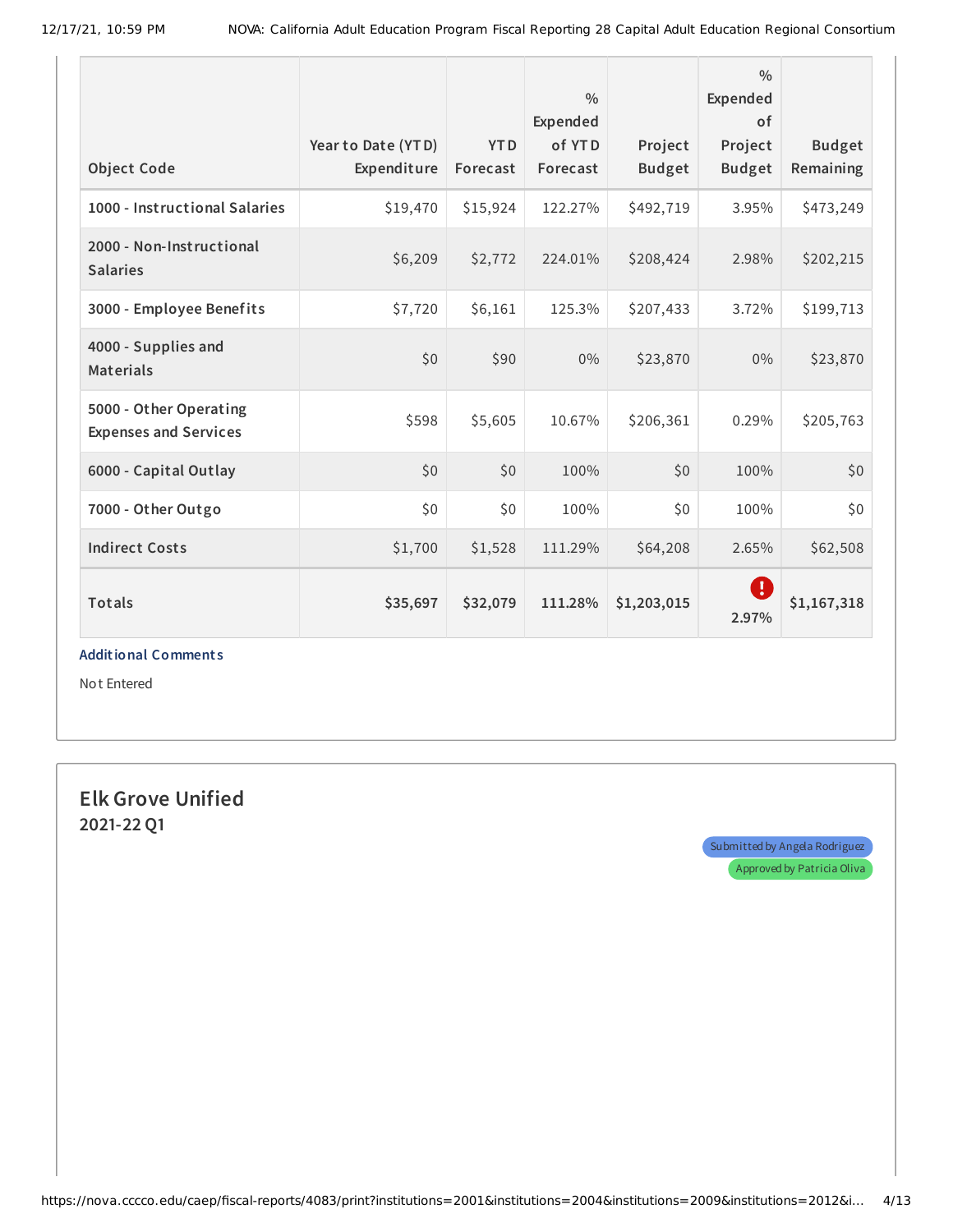| <b>Object Code</b>                                     | Year to Date<br>(YTD)<br>Expenditure | <b>YTD</b><br>Forecast | $\frac{0}{0}$<br><b>Expended</b><br>of YTD<br>Forecast | Project<br><b>Budget</b> | 0/0<br>Expended<br>of<br>Project<br><b>Budget</b>       | <b>Budget</b><br>Remaining |
|--------------------------------------------------------|--------------------------------------|------------------------|--------------------------------------------------------|--------------------------|---------------------------------------------------------|----------------------------|
| 1000 - Instructional<br><b>Salaries</b>                | \$110,659                            | \$116,600              | 94.91%                                                 | \$2,455,973              | 4.51%                                                   | \$2,345,314                |
| 2000 - Non-Instructional<br><b>Salaries</b>            | \$102,980                            | \$158,185              | 65.1%                                                  | \$2,703,688              | 3.81%                                                   | \$2,600,708                |
| 3000 - Employee Benefits                               | \$93,100                             | \$144,594              | 64.39%                                                 | \$2,404,130              | 3.87%                                                   | \$2,311,030                |
| 4000 - Supplies and<br><b>Materials</b>                | \$5,800                              | \$196,239              | 2.96%                                                  | \$2,269,971              | 0.26%                                                   | \$2,264,171                |
| 5000 - Other Operating<br><b>Expenses and Services</b> | \$30,464                             | \$29,850               | 102.06%                                                | \$926,602                | 3.29%                                                   | \$896,138                  |
| 6000 - Capital Outlay                                  | \$0                                  | \$0                    | 100%                                                   | \$0                      | 100%                                                    | \$0                        |
| 7000 - Other Outgo                                     | \$14,861                             | \$22,291               | 66.67%                                                 | \$633,151                | 2.35%                                                   | \$618,290                  |
| <b>Indirect Costs</b>                                  | \$17,150                             | \$32,274               | 53.14%                                                 | \$523,106                | 3.28%                                                   | \$505,956                  |
| Totals                                                 | \$375,014                            | \$700,033              | 53.57%                                                 | \$11,916,621             | $\left( \begin{matrix} 1 \end{matrix} \right)$<br>3.15% | \$11,541,607               |

Elk Grove Adult and Community Education has continued to provide educational programs in ASE, ABE, ESL, CTE, and Workforce Preparation throughout the 2021/22 school year.

# **Folsom-Cordova Unified 2021-22 Q1**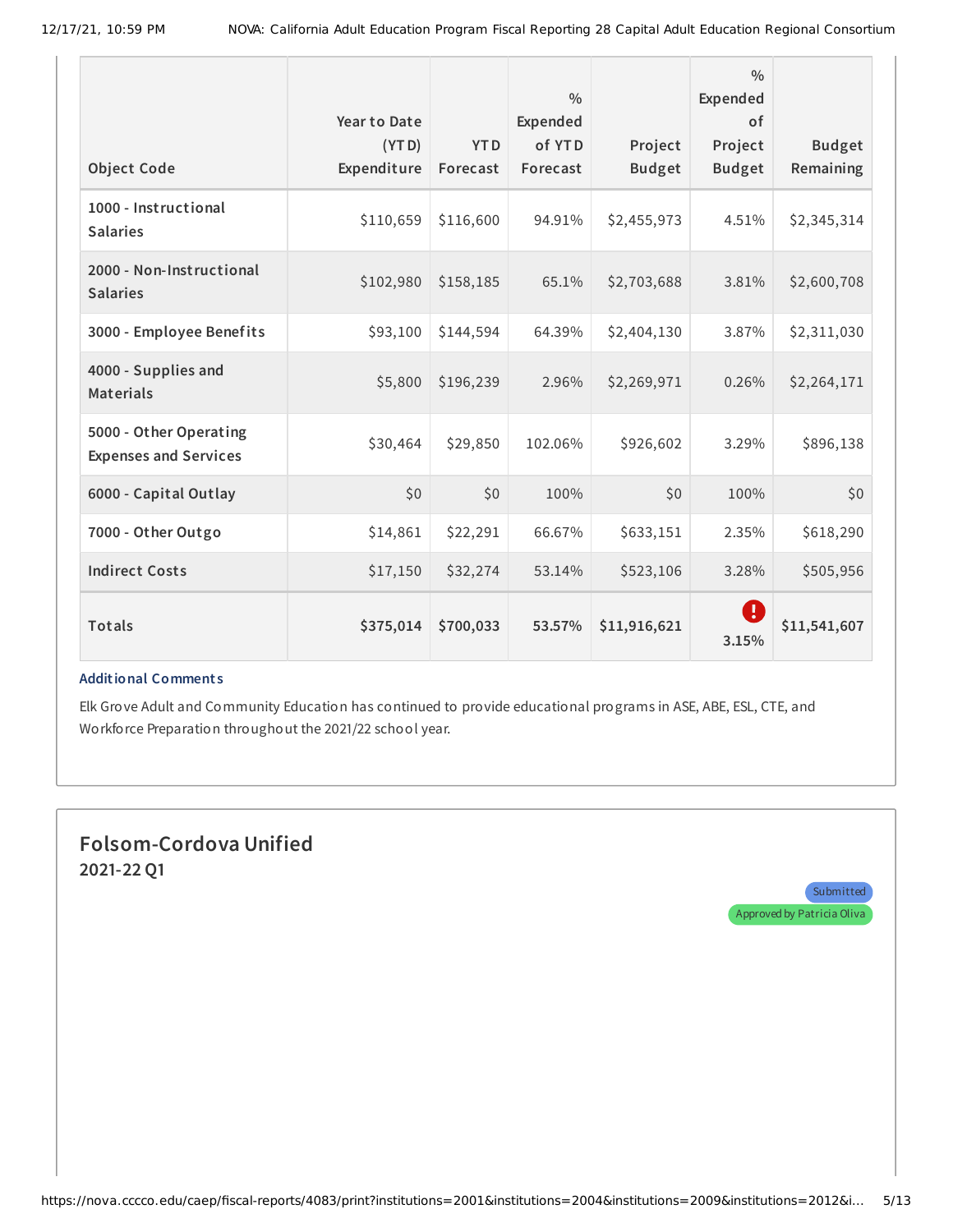|                                                        |                                   |                        | $\frac{0}{0}$<br><b>Expended</b> |                          | $\frac{0}{0}$<br>Expended<br>0f |                            |
|--------------------------------------------------------|-----------------------------------|------------------------|----------------------------------|--------------------------|---------------------------------|----------------------------|
| <b>Object Code</b>                                     | Year to Date (YTD)<br>Expenditure | <b>YTD</b><br>Forecast | of YTD<br>Forecast               | Project<br><b>Budget</b> | Project<br><b>Budget</b>        | <b>Budget</b><br>Remaining |
| 1000 - Instructional Salaries                          | \$54,020                          | \$63,081               | 85.64%                           | \$1,827,508              | 2.96%                           | \$1,773,488                |
| 2000 - Non-Instructional<br><b>Salaries</b>            | \$51,291                          | \$34,874               | 147.08%                          | \$1,022,987              | 5.01%                           | \$971,696                  |
| 3000 - Employee Benefits                               | \$35,679                          | \$27,326               | 130.57%                          | \$834,291                | 4.28%                           | \$798,612                  |
| 4000 - Supplies and<br><b>Materials</b>                | \$19,713                          | \$4,578                | 430.6%                           | \$100,390                | 19.64%                          | \$80,677                   |
| 5000 - Other Operating<br><b>Expenses and Services</b> | \$4,411                           | \$1,787                | 246.91%                          | \$49,463                 | 8.92%                           | \$45,052                   |
| 6000 - Capital Outlay                                  | \$0                               | \$0                    | 100%                             | \$0                      | 100%                            | \$0                        |
| 7000 - Other Outgo                                     | \$0                               | \$0                    | 100%                             | \$0                      | 100%                            | \$0                        |
| <b>Indirect Costs</b>                                  | \$0                               | \$0                    | 100%                             | \$0                      | 100%                            | \$0                        |
| <b>Totals</b>                                          | \$165,114                         | \$131,646              | 125.42%                          | \$3,834,639              | Ø<br>4.31%                      | \$3,669,525                |

During the first quarter of 2021-22, Folsom Cordova Adult School offered courses in English as a Second Language (ESL), Adult Basic Education (ABE), Adult Secondary Education (ASE): High School Diploma, HiSET preparation and HiSET testing services; workforce training, and Career Technical Education (CTE). We offered in-person and online classes. Funds were spent on salaries, supplies, educational materials: Burlington English, Reading Plus, Aztec Online Learning, and Ventures text. We include professional development and staff meetings to support teachers and to improve programs.

### **Galt Joint Union High 2021-22 Q1**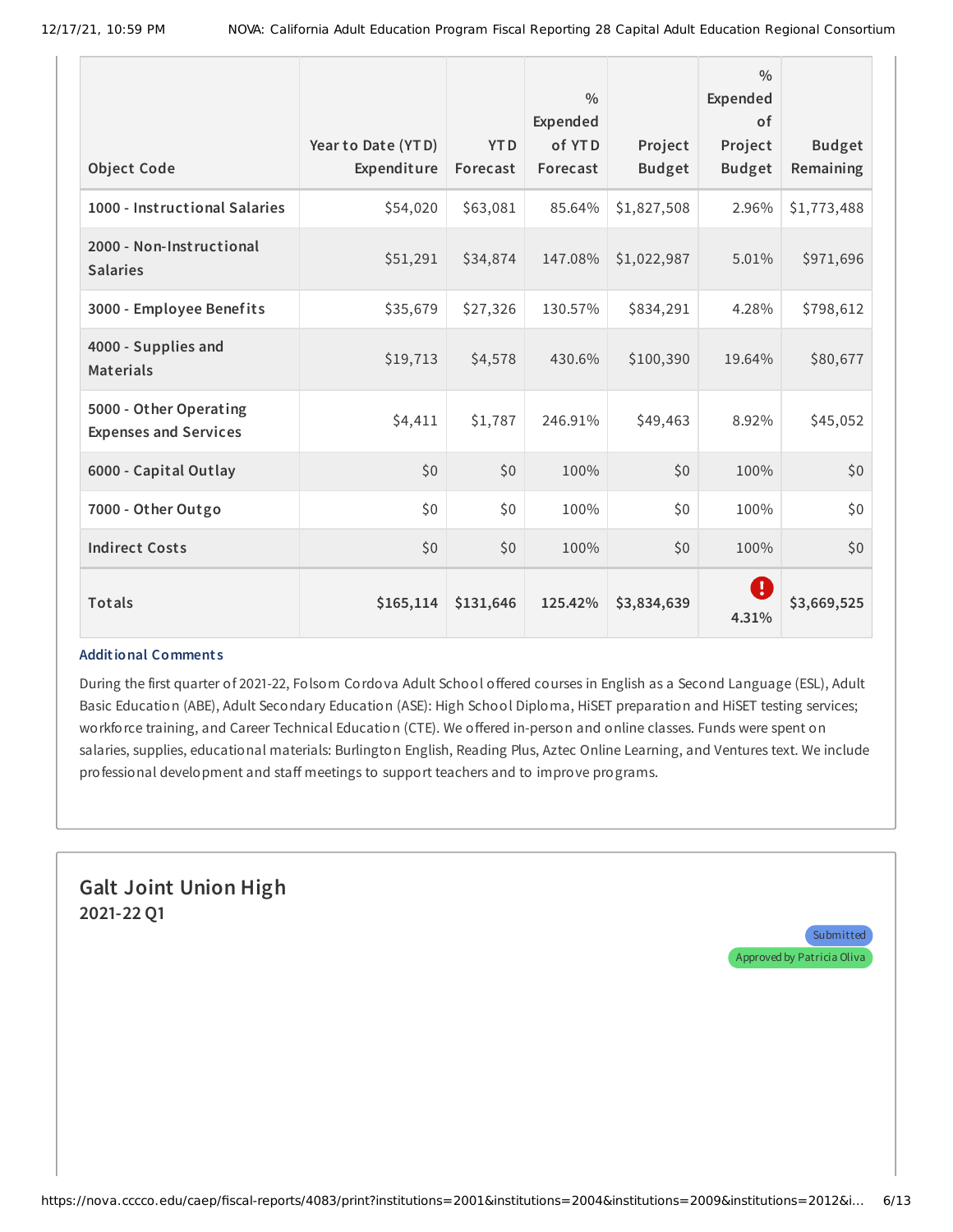| <b>Object Code</b>                                     | Year to Date (YTD)<br>Expenditure | <b>YTD</b><br>Forecast | $\frac{0}{0}$<br>Expended<br>of YTD<br>Forecast | Project<br><b>Budget</b> | $\frac{0}{0}$<br>Expended<br>of<br>Project<br><b>Budget</b> | <b>Budget</b><br>Remaining |
|--------------------------------------------------------|-----------------------------------|------------------------|-------------------------------------------------|--------------------------|-------------------------------------------------------------|----------------------------|
| 1000 - Instructional Salaries                          | \$11,442                          | \$26,748               | 42.78%                                          | \$594,068                | 1.93%                                                       | \$582,626                  |
| 2000 - Non-Instructional<br><b>Salaries</b>            | \$26,470                          | \$21,812               | 121.36%                                         | \$478,200                | 5.54%                                                       | \$451,730                  |
| 3000 - Employee Benefits                               | \$15,092                          | \$16,358               | 92.26%                                          | \$324,476                | 4.65%                                                       | \$309,384                  |
| 4000 - Supplies and<br><b>Materials</b>                | \$30                              | \$12,659               | 0.24%                                           | \$231,592                | 0.01%                                                       | \$231,562                  |
| 5000 - Other Operating<br><b>Expenses and Services</b> | \$2,885                           | \$4,104                | 70.3%                                           | \$208,389                | 1.38%                                                       | \$205,504                  |
| 6000 - Capital Outlay                                  | \$0                               | \$0                    | 100%                                            | \$0                      | 100%                                                        | \$0                        |
| 7000 - Other Outgo                                     | \$0                               | \$0                    | 100%                                            | \$0                      | 100%                                                        | \$0                        |
| <b>Indirect Costs</b>                                  | \$0                               | \$3,600                | $0\%$                                           | \$86,469                 | $0\%$                                                       | \$86,469                   |
| <b>Totals</b>                                          | \$55,919                          | \$85,281               | 65.57%                                          | \$1,923,194              | Ø<br>2.91%                                                  | \$1,867,275                |

Not Entered

**Natomas Unified 2021-22 Q1**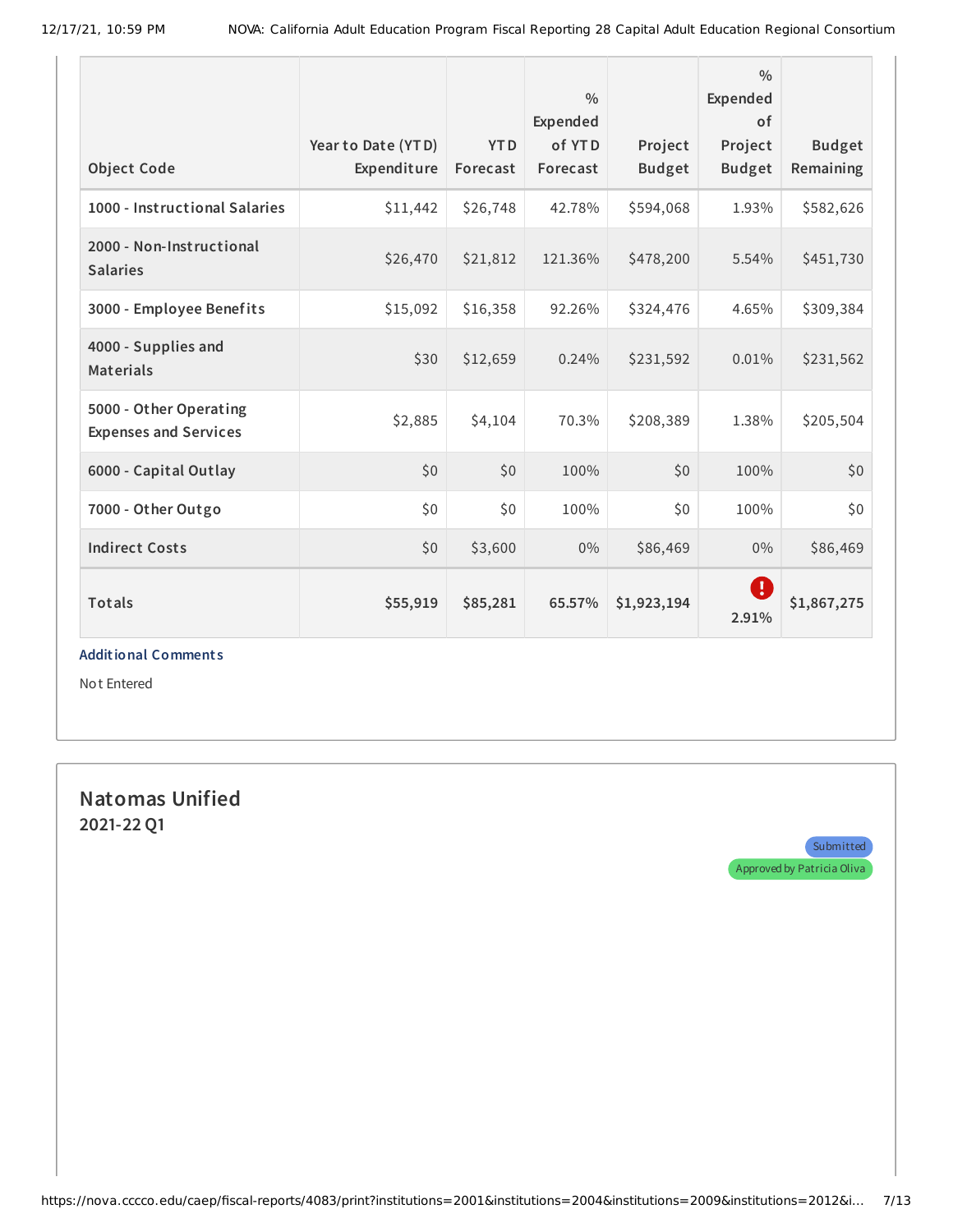|                                                        |                                   |                        | $\frac{0}{0}$<br><b>Expended</b> |                          | 0/0<br>Expended<br>0f    |                            |
|--------------------------------------------------------|-----------------------------------|------------------------|----------------------------------|--------------------------|--------------------------|----------------------------|
| <b>Object Code</b>                                     | Year to Date (YTD)<br>Expenditure | <b>YTD</b><br>Forecast | of YTD<br>Forecast               | Project<br><b>Budget</b> | Project<br><b>Budget</b> | <b>Budget</b><br>Remaining |
| 1000 - Instructional Salaries                          | \$780                             | \$16,653               | 4.68%                            | \$624,029                | 0.12%                    | \$623,249                  |
| 2000 - Non-Instructional<br><b>Salaries</b>            | \$15,064                          | \$12,009               | 125.44%                          | \$420,426                | 3.58%                    | \$405,362                  |
| 3000 - Employee Benefits                               | \$8,060                           | \$9,700                | 83.09%                           | \$310,590                | 2.6%                     | \$302,530                  |
| 4000 - Supplies and<br><b>Materials</b>                | \$30                              | \$10,242               | 0.29%                            | \$146,081                | 0.02%                    | \$146,051                  |
| 5000 - Other Operating<br><b>Expenses and Services</b> | \$0                               | \$4,461                | $0\%$                            | \$105,741                | 0%                       | \$105,741                  |
| 6000 - Capital Outlay                                  | \$0                               | \$0                    | 100%                             | \$0                      | 100%                     | \$0                        |
| 7000 - Other Outgo                                     | \$0                               | \$2,653                | $0\%$                            | \$30,978                 | 0%                       | \$30,978                   |
| <b>Indirect Costs</b>                                  | \$0                               | \$0                    | 100%                             | \$39,825                 | 0%                       | \$39,825                   |
| <b>Totals</b>                                          | \$23,934                          | \$55,719               | 42.95%                           | \$1,677,670              | O<br>1.43%               | \$1,653,736                |

For quarter 1, we started on September 7, 2021. On this date we began with ESL level I, high school equivalency class, and our citizenship class. We had a late start with our ESL Level II class and GED class. Due to hiring shortage, we have not hired for the Spanish GED class and this first fall session we were not able to offer our ILS class. We hope to bring it back for the Spring session. That being said, we were able to bring back childcare for our students. Even though we started late with some classes and had to drop two other classes, our enrollment has stayed steady. Offering the high school equivalency class online has helped with increasing the enrollment for this class.

# **Sacramento City Unified 2021-22 Q1**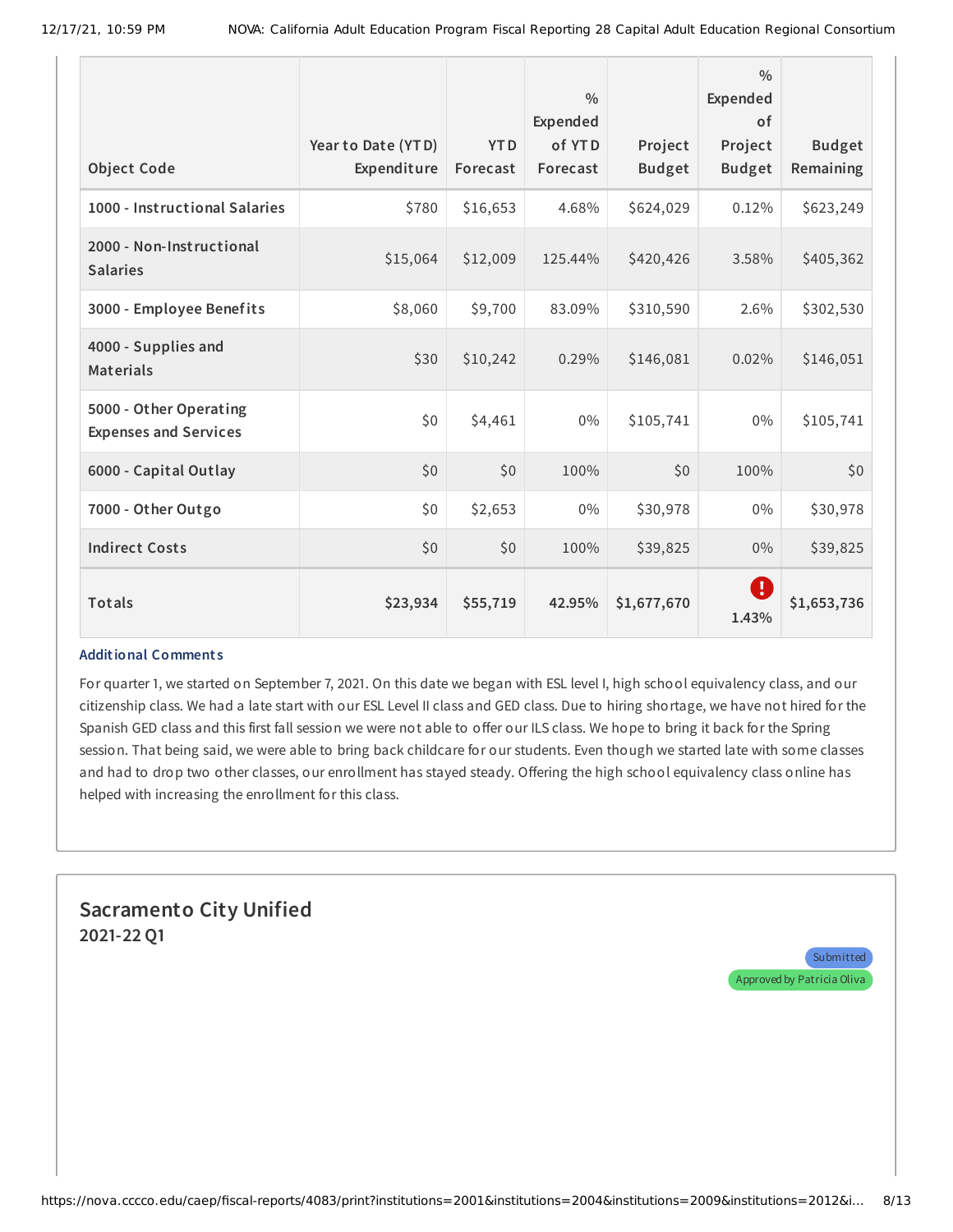| <b>Object Code</b>                                     | Year to Date (YTD)<br>Expenditure | <b>YTD</b><br>Forecast | $\frac{0}{0}$<br>Expended<br>of YTD<br>Forecast | Project<br><b>Budget</b> | 0/0<br><b>Expended</b><br><b>of</b><br>Project<br><b>Budget</b> | <b>Budget</b><br>Remaining |
|--------------------------------------------------------|-----------------------------------|------------------------|-------------------------------------------------|--------------------------|-----------------------------------------------------------------|----------------------------|
| 1000 - Instructional Salaries                          | \$80,507                          | \$76,720               | 104.94%                                         | \$2,661,116              | 3.03%                                                           | \$2,580,609                |
| 2000 - Non-Instructional<br><b>Salaries</b>            | \$54,165                          | \$29,312               | 184.79%                                         | \$1,224,475              | 4.42%                                                           | \$1,170,310                |
| 3000 - Employee Benefits                               | \$86,556                          | \$77,394               | 111.84%                                         | \$2,290,661              | 3.78%                                                           | \$2,204,105                |
| 4000 - Supplies and<br><b>Materials</b>                | \$698                             | \$3,525                | 19.8%                                           | \$45,996                 | 1.52%                                                           | \$45,298                   |
| 5000 - Other Operating<br><b>Expenses and Services</b> | \$17,044                          | \$29,309               | 58.15%                                          | \$391,263                | 4.36%                                                           | \$374,219                  |
| 6000 - Capital Outlay                                  | \$0                               | \$0                    | 100%                                            | \$0                      | 100%                                                            | \$0                        |
| 7000 - Other Outgo                                     | \$0                               | \$0                    | 100%                                            | \$0                      | 100%                                                            | \$0                        |
| <b>Indirect Costs</b>                                  | \$0                               | \$0                    | 100%                                            | \$218,243                | $0\%$                                                           | \$218,243                  |
| Totals                                                 | \$238,970                         | \$216,260              | 110.5%                                          | \$6,831,754              | $\mathbf{9}_{3.5\%}$                                            | \$6,592,784                |

For the 2021–2022 school year, for quarter 1, the Sacramento City Unified School District has continued to offer CTE, ESL, ABE, HSE, and adults with developmental disabilities instruction, both in person and virtually. Even though the expenses for 21-Q1 are slightly higher than the 15% of the Q1 budget, our enrollments are still below the pre-COVID numbers. However, we are hopeful that the Quarter 2 reporting will show an uptick in enrollment.

# **Sacramento Co.Office of Education 2021-22 Q1**

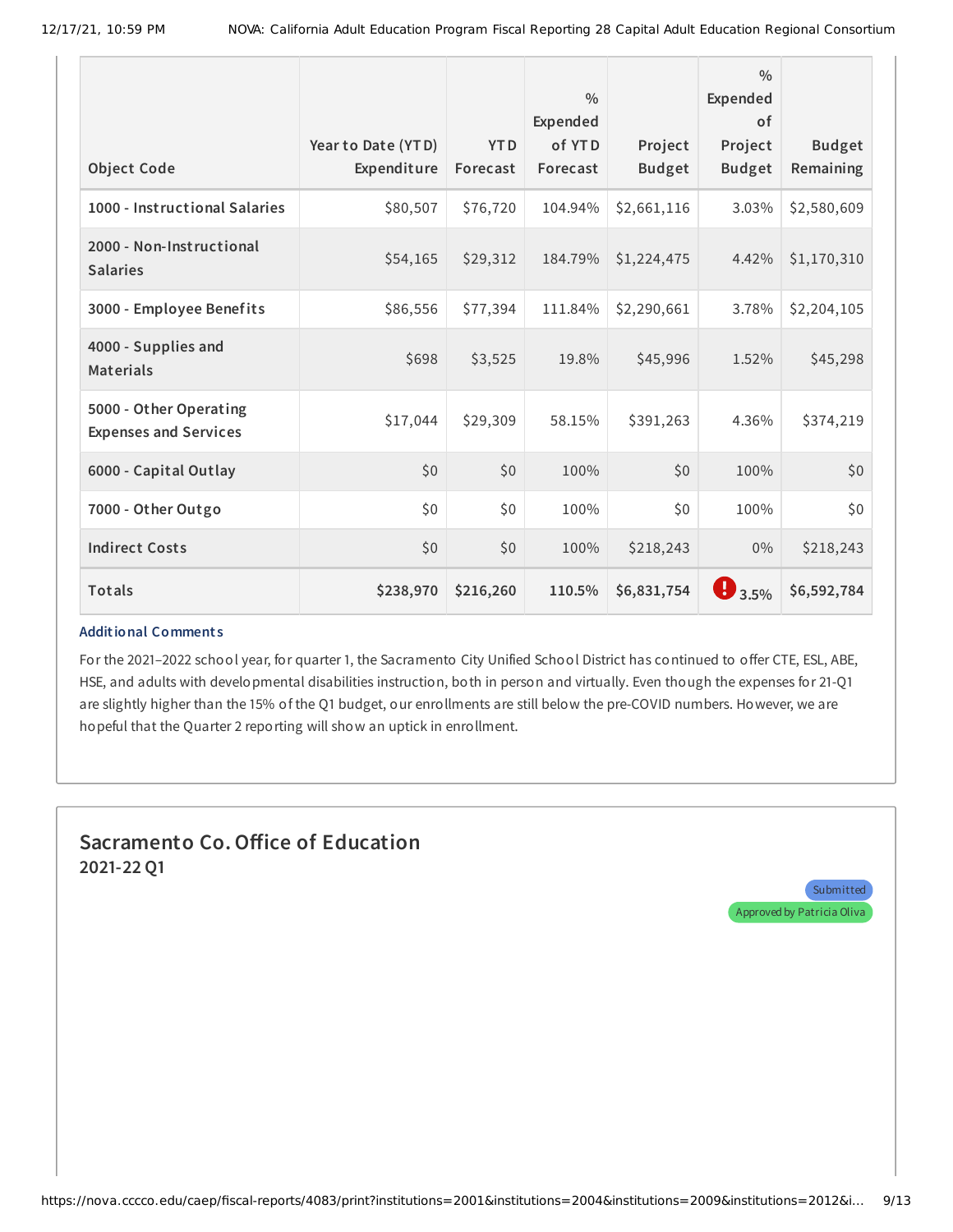| <b>Object Code</b>                                     | Year to Date (YTD)<br>Expenditure | <b>YTD</b><br>Forecast | $\frac{0}{0}$<br>Expended<br>of YTD<br>Forecast | Project<br><b>Budget</b> | 0/0<br><b>Expended</b><br>0f<br>Project<br><b>Budget</b> | <b>Budget</b><br>Remaining |
|--------------------------------------------------------|-----------------------------------|------------------------|-------------------------------------------------|--------------------------|----------------------------------------------------------|----------------------------|
| 1000 - Instructional Salaries                          | \$89,829                          | \$44,010               | 204.11%                                         | \$1,720,848              | 5.22%                                                    | \$1,631,019                |
| 2000 - Non-Instructional<br><b>Salaries</b>            | \$17,299                          | \$12,784               | 135.32%                                         | \$441,108                | 3.92%                                                    | \$423,809                  |
| 3000 - Employee Benefits                               | \$29,345                          | \$15,313               | 191.63%                                         | \$603,695                | 4.86%                                                    | \$574,350                  |
| 4000 - Supplies and<br><b>Materials</b>                | \$58                              | \$1,770                | 3.28%                                           | \$43,795                 | 0.13%                                                    | \$43,737                   |
| 5000 - Other Operating<br><b>Expenses and Services</b> | \$4,674                           | \$48,999               | 9.54%                                           | \$1,342,461              | 0.35%                                                    | \$1,337,787                |
| 6000 - Capital Outlay                                  | \$0                               | \$0                    | 100%                                            | \$0                      | 100%                                                     | \$0                        |
| 7000 - Other Outgo                                     | \$0                               | \$0                    | 100%                                            | \$8,301                  | 0%                                                       | \$8,301                    |
| <b>Indirect Costs</b>                                  | \$7,061                           | \$4,262                | 165.67%                                         | \$204,308                | 3.46%                                                    | \$197,247                  |
| <b>Totals</b>                                          | \$148,266                         | \$127,138              | 116.62%                                         | \$4,364,516              | $\mathbf{B}_{3.4\%}$                                     | \$4,216,250                |

In Quarter 1 SCOE/CAERC facilitated consortium-wide meetings - for specific purposes regarding 3-Year Plan, business, resources, strategies, and planning, data and accountability, budget, marketing, and transitions. SCOE/CAERC staff processed purchasing for CASAS Tops Enterprise licenses, paper tests, e-tests, and record fees. CAERC/SCOE staff worked with members to create Fact Sheets for 2020-21 program year.

**San Juan Unified 2021-22 Q1**

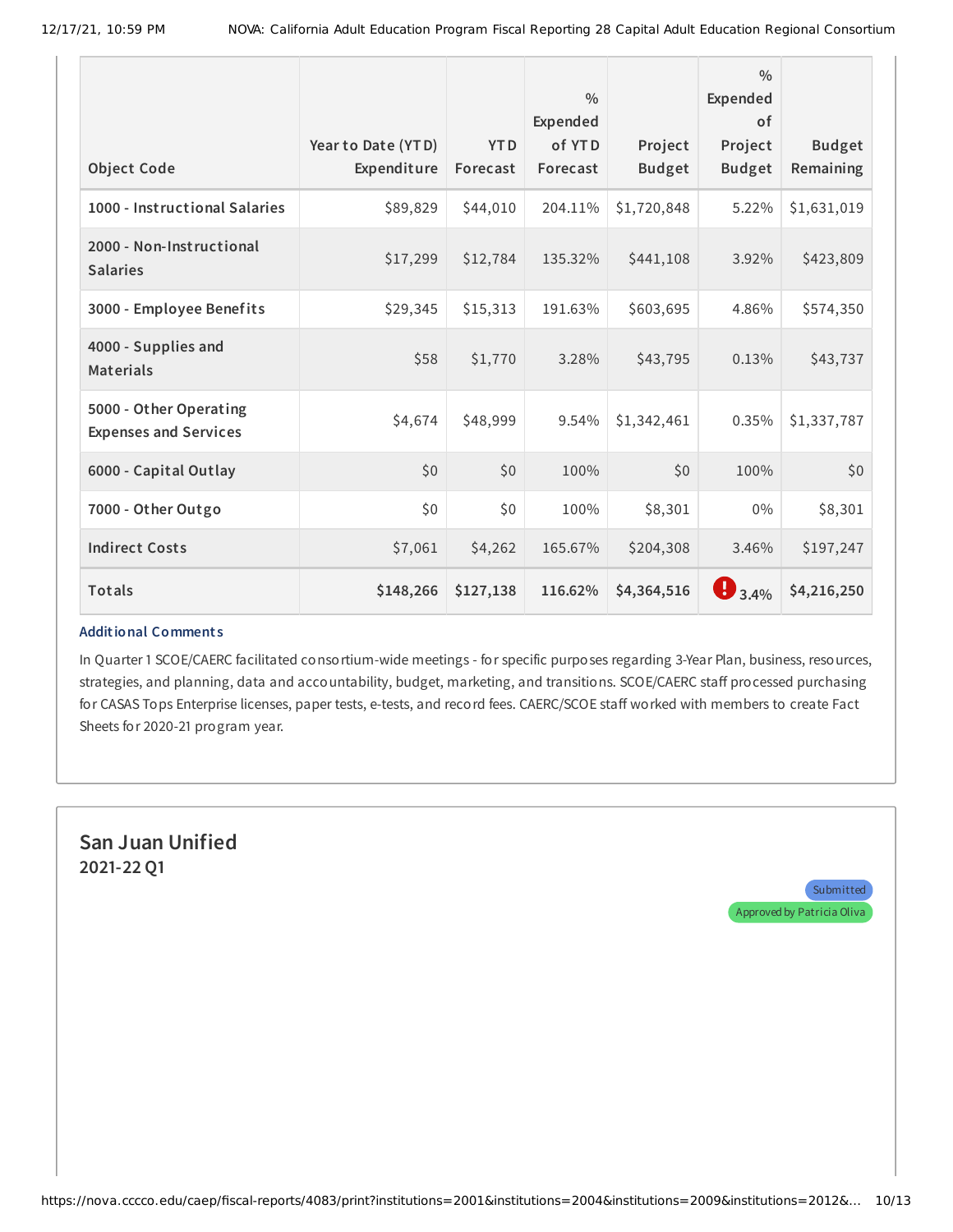| <b>Object Code</b>                                     | Year to Date (YTD)<br>Expenditure | <b>YTD</b><br>Forecast | $\frac{0}{0}$<br>Expended<br>of YTD<br>Forecast | Project<br><b>Budget</b> | 0/0<br>Expended<br><b>of</b><br>Project<br><b>Budget</b> | <b>Budget</b><br>Remaining |
|--------------------------------------------------------|-----------------------------------|------------------------|-------------------------------------------------|--------------------------|----------------------------------------------------------|----------------------------|
| 1000 - Instructional Salaries                          | \$118,700                         | \$183,387              | 64.73%                                          | \$3,574,514              | 3.32%                                                    | \$3,455,814                |
| 2000 - Non-Instructional<br><b>Salaries</b>            | \$39,377                          | \$61,996               | 63.52%                                          | \$934,616                | 4.21%                                                    | \$895,239                  |
| 3000 - Employee Benefits                               | \$45,918                          | \$100,530              | 45.68%                                          | \$1,645,066              | 2.79%                                                    | \$1,599,148                |
| 4000 - Supplies and<br><b>Materials</b>                | \$4,910                           | \$43,246               | 11.35%                                          | \$595,000                | 0.83%                                                    | \$590,090                  |
| 5000 - Other Operating<br><b>Expenses and Services</b> | \$33,816                          | \$60,780               | 55.64%                                          | \$1,141,858              | 2.96%                                                    | \$1,108,042                |
| 6000 - Capital Outlay                                  | \$0                               | \$0                    | 100%                                            | \$0                      | 100%                                                     | \$0                        |
| 7000 - Other Outgo                                     | \$0                               | \$23,369               | $0\%$                                           | \$548,723                | $0\%$                                                    | \$548,723                  |
| <b>Indirect Costs</b>                                  | \$0                               | \$16,913               | $0\%$                                           | \$314,666                | $0\%$                                                    | \$314,666                  |
| <b>Totals</b>                                          | \$242,721                         | \$490,221              | 49.51%                                          | \$8,754,443              | O<br>2.77%                                               | \$8,511,722                |

For Quarter 1, San Juan Adult Ed was able to bring back several classes in person, re-open our child care program, and hire additional staff. However, much of this was not in place until mid-fall, undermining our plan to return to pre-COVID enrollment at the start of the year. While we have spent more for Q1 this year than last in terms of dollars, as a percent of the budget we are still below pre-COVID levels. Quarter 2 reporting, however, should show an uptick in enrollment and expenditures as the impact of mid-term hiring takes effect. For the Spring, we currently have made plans to increase the number of classes offered.

# **Twin Rivers Unified 2021-22 Q1**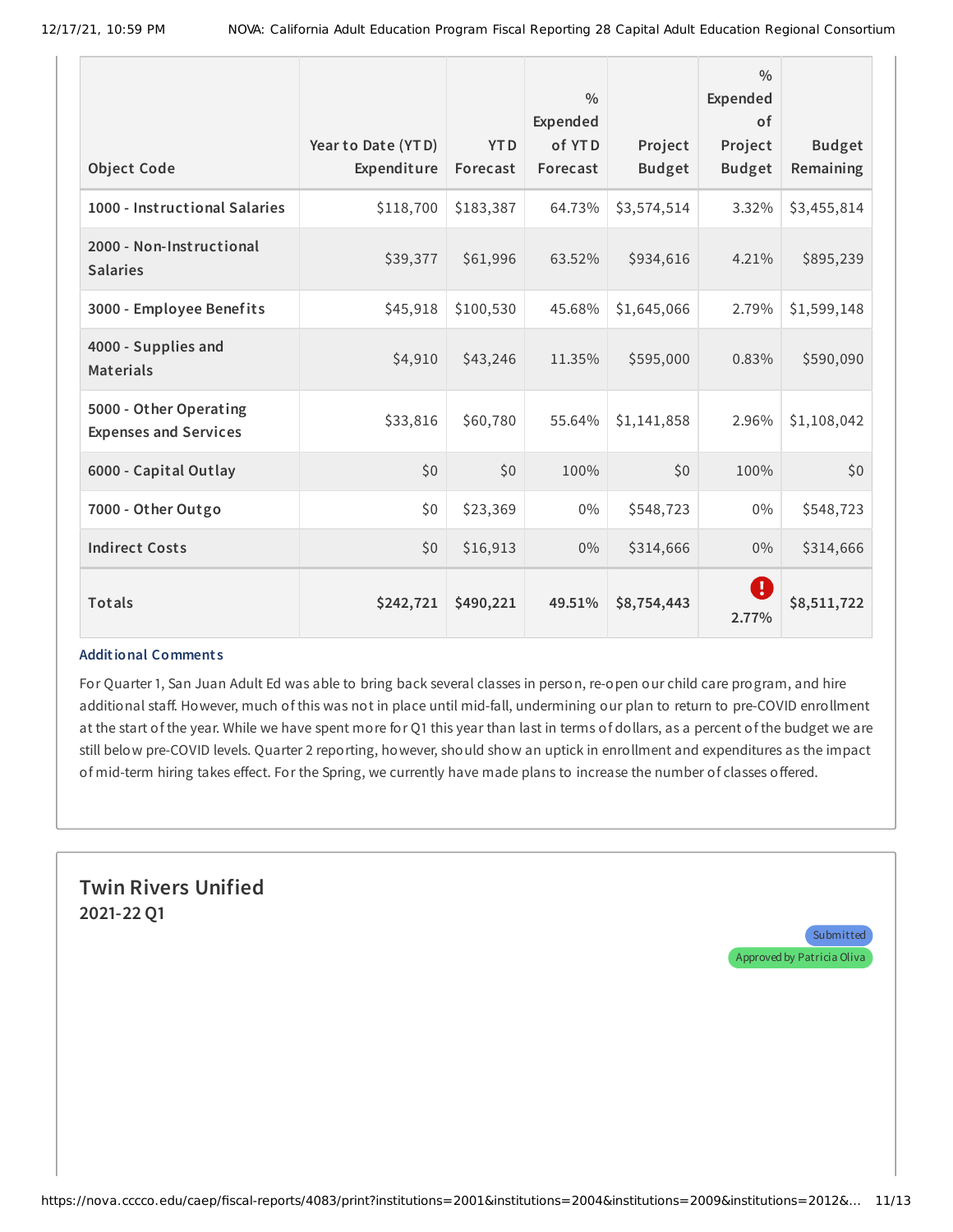|                                                        | Year to Date         |                        | $\frac{0}{0}$<br>Expended |                          | $\frac{0}{0}$<br><b>Expended</b><br>0f |                            |
|--------------------------------------------------------|----------------------|------------------------|---------------------------|--------------------------|----------------------------------------|----------------------------|
| <b>Object Code</b>                                     | (YTD)<br>Expenditure | <b>YTD</b><br>Forecast | of YTD<br>Forecast        | Project<br><b>Budget</b> | Project<br><b>Budget</b>               | <b>Budget</b><br>Remaining |
| 1000 - Instructional<br><b>Salaries</b>                | \$176,446            | \$247,246              | 71.36%                    | \$7,102,999              | 2.48%                                  | \$6,926,553                |
| 2000 - Non-Instructional<br><b>Salaries</b>            | \$151,752            | \$168,860              | 89.87%                    | \$3,949,947              | 3.84%                                  | \$3,798,195                |
| 3000 - Employee Benefits                               | \$126,272            | \$137,948              | 91.54%                    | \$3,670,807              | 3.44%                                  | \$3,544,535                |
| 4000 - Supplies and<br><b>Materials</b>                | \$19,904             | \$34,500               | 57.69%                    | \$968,957                | 2.05%                                  | \$949,053                  |
| 5000 - Other Operating<br><b>Expenses and Services</b> | \$126,218            | \$45,501               | 277.4%                    | \$2,900,293              | 4.35%                                  | \$2,774,075                |
| 6000 - Capital Outlay                                  | \$0                  | \$0                    | 100%                      | \$47,982                 | $0\%$                                  | \$47,982                   |
| 7000 - Other Outgo                                     | \$300,000            | \$45,000               | 666.67%                   | \$1,500,000              | 20%                                    | \$1,200,000                |
| <b>Indirect Costs</b>                                  | \$30,029             | \$33,953               | 88.44%                    | \$984,693                | 3.05%                                  | \$954,664                  |
| Totals                                                 | \$930,621            | \$713,007              | 130.52%                   | \$21,125,678             | Ţ<br>4.41%                             | \$20,195,057               |

During the first quarter of FY 2021/22, Twin Rivers Adult School (TRAS) offered courses in English as a Second Language (ESL), Adult Basic Education (ABE), GED Preparation, High School Completion (HSC) and Career Technical Education (CTE). On campus classes resumed during this quarter. All members of our staff continue to do everything they can to meet the educational needs of all students.

### **Washington Unified 2021-22 Q1**